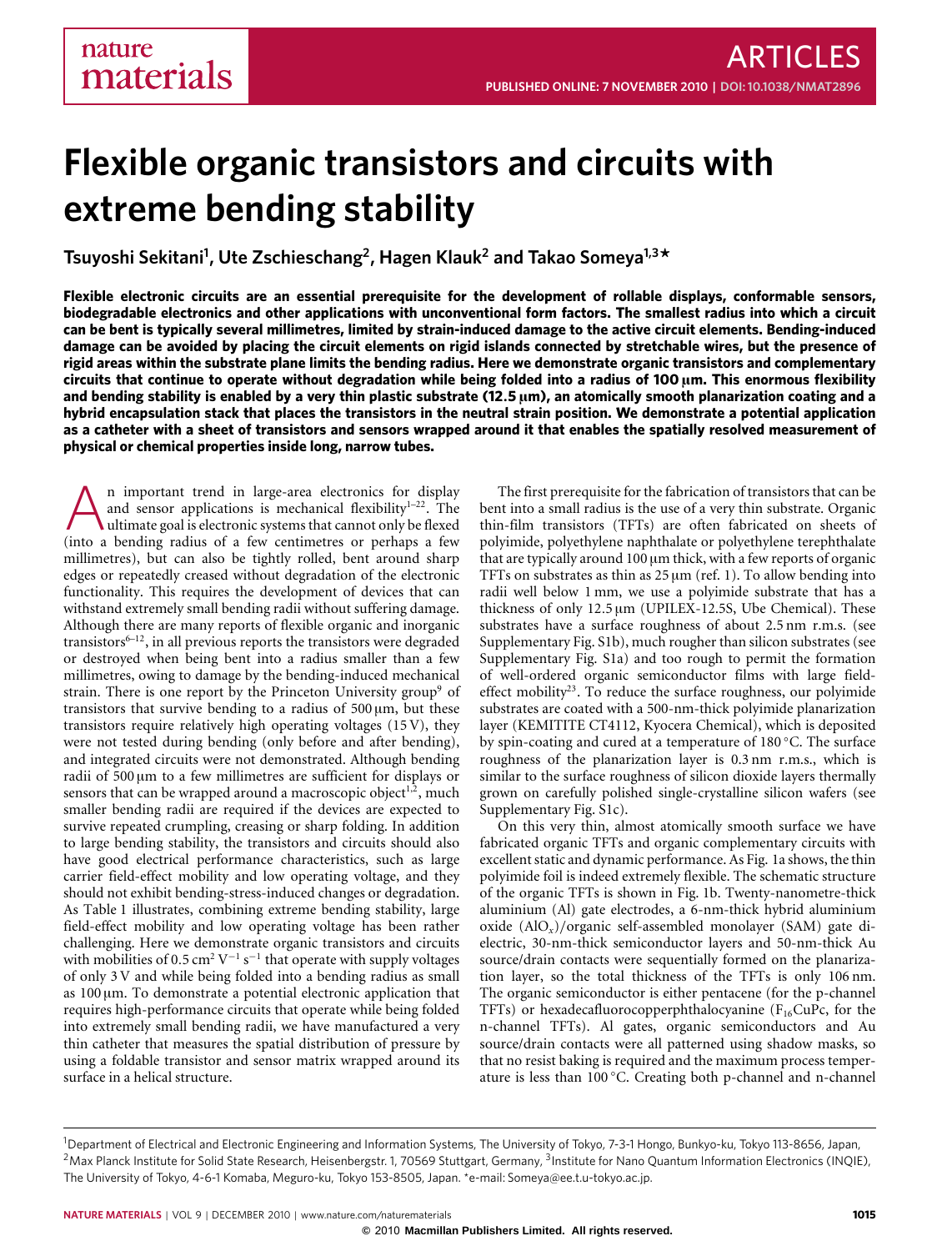<span id="page-1-0"></span>

|  |  | Table 1   Comparison with literature data. |  |
|--|--|--------------------------------------------|--|
|--|--|--------------------------------------------|--|

|                        | Polycrystalline<br>silicon TFTs<br>(ref, 6) | <b>Metal oxide</b><br><b>TFTs</b><br>(ref, 7) | <b>Amorphous</b><br>silicon TFTs<br>(refs 8, 9) | <b>Organic TFTs</b><br>(ref. 10)                | <b>Organic TFTs</b><br>(ref. 12)                      | <b>Organic TFTs</b><br>(this work)              |
|------------------------|---------------------------------------------|-----------------------------------------------|-------------------------------------------------|-------------------------------------------------|-------------------------------------------------------|-------------------------------------------------|
| Field-effect mobility  | $>10 cm^2 V^{-1} s^{-1}$                    | $7 \text{ cm}^2 \text{ V}^{-1} \text{s}^{-1}$ | $0.5 \text{ cm}^2 \text{ V}^{-1} \text{s}^{-1}$ | $0.5 \text{ cm}^2 \text{ V}^{-1} \text{s}^{-1}$ | $0.1$ cm <sup>2</sup> V <sup>-1</sup> s <sup>-1</sup> | $0.5 \text{ cm}^2 \text{ V}^{-1} \text{s}^{-1}$ |
| Operating voltage      | 4 V                                         | 10V                                           | 15V                                             | 40 V                                            | 2.5V                                                  | 2V                                              |
| Minimum bending radius | $10 \, \text{mm}$                           | $30 \,\mathrm{mm}$                            | $0.5$ mm                                        | $0.5$ mm                                        | $2.5$ mm                                              | $0.1$ mm                                        |

Carrier field-effect mobility, operating voltage and bending stability reported for inorganic and organic TFTs.



Pressure-sensitive rubber

<span id="page-1-1"></span>**Figure 1** | **Ultraflexible integrated circuits. a**, Photographs of a 12.5-µm-thick polyimide substrate with functional organic TFTs and organic complementary circuits. The array has an area of 75 × 75 mm<sup>2</sup>. **b**, Schematic cross-section of the TFTs. **c**, High-resolution cross-sectional electron microscopy image of a flexible TFT. The specimen was prepared using a focused ion beam and imaged by transmission electron microscopy (300 kV). **d**, Photograph of a thin catheter that measures the spatial distribution of pressure along its length and circumference by means of an active-matrix sensor helix. A cross-sectional illustration of the development view is also shown.

TFTs allows for the design of complementary circuits, which have substantially smaller power consumption, larger gain and greater noise immunity than unipolar circuits<sup>[24](#page-7-0)-26</sup>.

The final process step is the deposition of a hybrid encapsulation stack that serves two purposes. As the encapsulation stack is composed of a metal layer (Au, 200 nm thick) sandwiched between two polymer layers (parylene, 300 nm and 12.5 µm thick), it is an excellent barrier against the diffusion of oxygen and humidity from the ambient air into the organic semiconductors, and hence greatly increases the air stability of the devices and circuits<sup>[27](#page-7-2)</sup>. Moreover, as the encapsulation stack has the same thickness as the polyimide substrate (that is,  $13 \mu m$ ), the TFTs and circuits are now located in the neutral strain position (where bendinginduced compressive and tensile strain cancel each other), which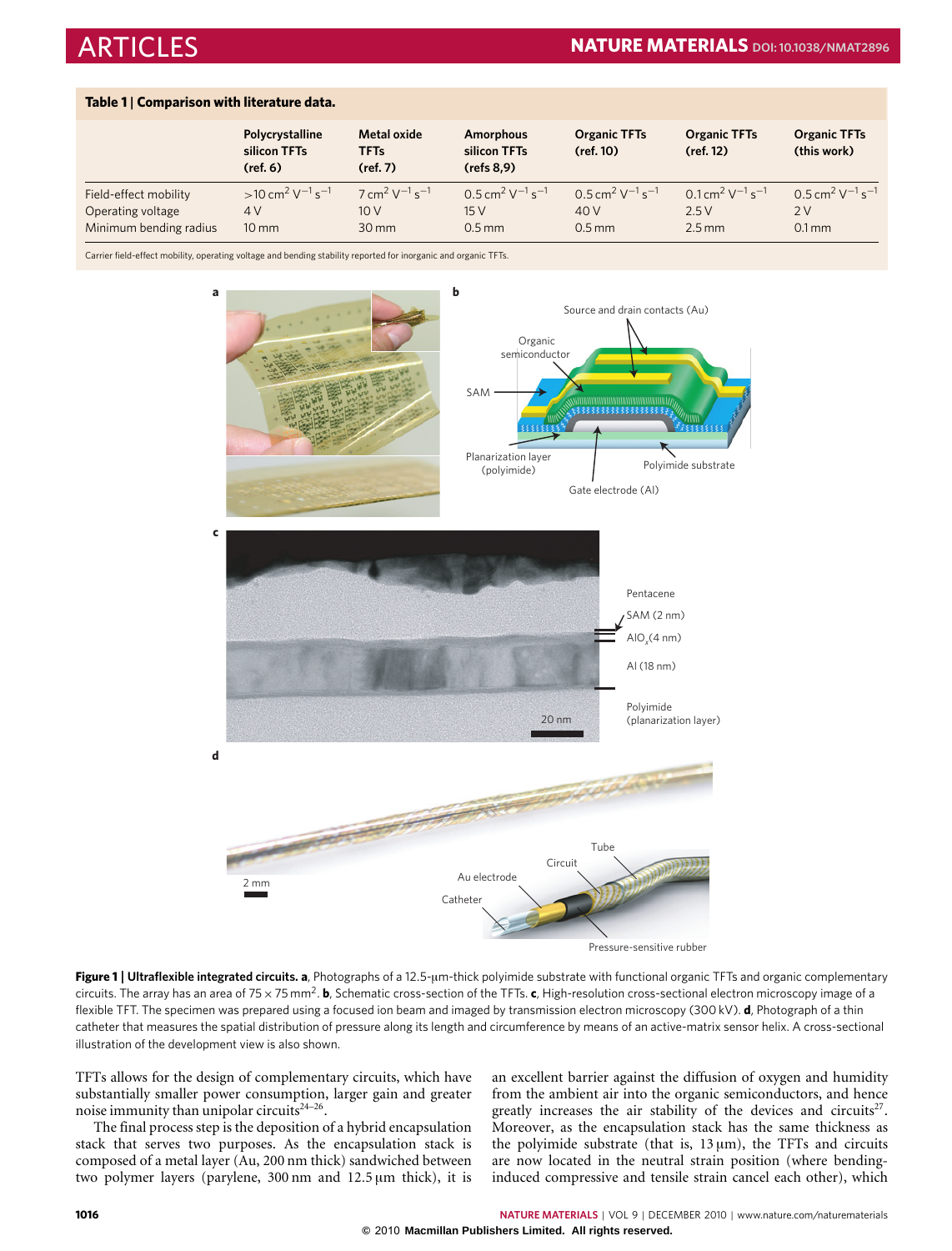

<span id="page-2-0"></span>**Figure 2** | **Performance of organic TFTs on plastic substrates. a**, Leakage current through the 6-nm-thick AlO*x*/SAM gate dielectric as a function of applied voltage. Measurements were carried out on Al/AlO*x*/SAM/Au capacitors on two different substrates: a 12.5-µm-thick polyimide substrate with a 500-nm-thick polyimide planarization layer (red curve), and a thermally oxidized, single-crystalline silicon wafer (blue curve). **b**, Drain current as a function of drain–source voltage for a pentacene p-channel TFT (gate–source voltage (*V*GS) in steps of 0.5 V). **c**, Drain current and gate current as a function of gate-source voltage for a pentacene p-channel TFT (drain-source voltage (V<sub>DS</sub>): -2 V). Owing to the small thickness of the gate dielectric (6 nm), the operation voltage is about 2 V. The field-effect mobility extracted from the transfer characteristics is 0.5 cm<sup>2</sup> V<sup>-1</sup> s<sup>-1</sup>. **d**, Drain current as a function of drain-source voltage for a F<sub>16</sub>CuPc n-channel TFT (gate-source voltage in steps of 0.5 V). **e**, Drain current and gate current as a function of gate-source voltage for a F<sub>16</sub> CuPc n-channel TFT (drain-source voltage: 2 V). The mobility is 0.01 cm<sup>2</sup> V<sup>-1</sup> s<sup>-1</sup>. Hysteresis and gate leakage are very small for both types of TFT.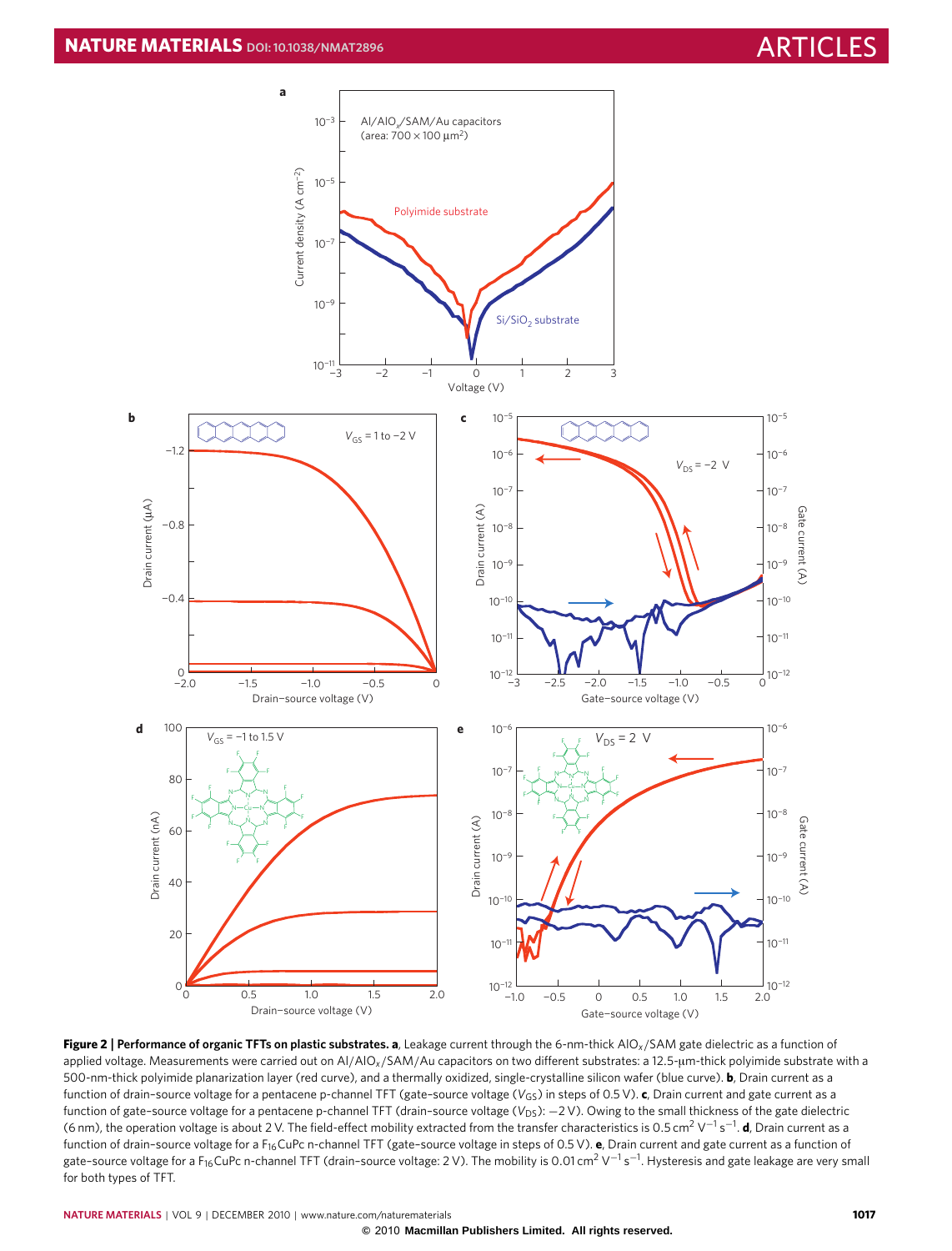# ARTICLES **NATURE MATERIALS DOI[:10.1038/NMAT2896](http://www.nature.com/doifinder/10.1038/nmat2896)**



<span id="page-3-0"></span>Figure 3 | Bending tests on ultraflexible organic TFTs. a, Photographs of a TFT in which the drain current flows parallel to the bending-induced strain, of a TFT in which the current flows perpendicularly to the strain and of an Al/AlO*x*/SAM/Au capacitor that allows measurement of the gate dielectric capacitance during bending. The TFTs have a channel length of 50 µm and a channel width of 500 µm. The capacitor has an area of 700 × 100 µm<sup>2</sup>. Bending was carried out using a custom-built precision bending apparatus. **b**, Measured drain currents of two pentacene TFTs (red: strain parallel to the drain current; blue: strain perpendicular to the drain current) as a function of bending radius during inward bending, normalized to the initial drain current measured in the flat state. **c**, Gate currents of the same TFTs measured during inward bending. Drain–source voltage: −2 V; gate–source voltage: −2.5 V.

means they are not subjected to strain and thus are highly stable during sharp bending<sup>[9,](#page-6-4)[10](#page-6-9)</sup>.

[Figure](#page-1-1) [1c](#page-1-1) shows a high-resolution cross-sectional electron microscopy image of a completed transistor. The specimen was prepared using a focused ion beam (FB-2100, Hitachi High-Technologies) and imaged by transmission electron microscopy (HF-3300 Cold-FE TEM, 300 kV, Hitachi High-Technologies). The Al gate as well as the 4-nm-thick  $AIO_x$  layer and the 2-nmthick SAM of the hybrid gate dielectric is clearly resolved in the transmission electron micrograph. Owing to the small surface roughness provided by the 500-nm-thick polyimide planarization layer, the individual TFT layers are very smooth. When the planarization layer is omitted, the TFT layers are much rougher (see Supplementary Fig. S2b).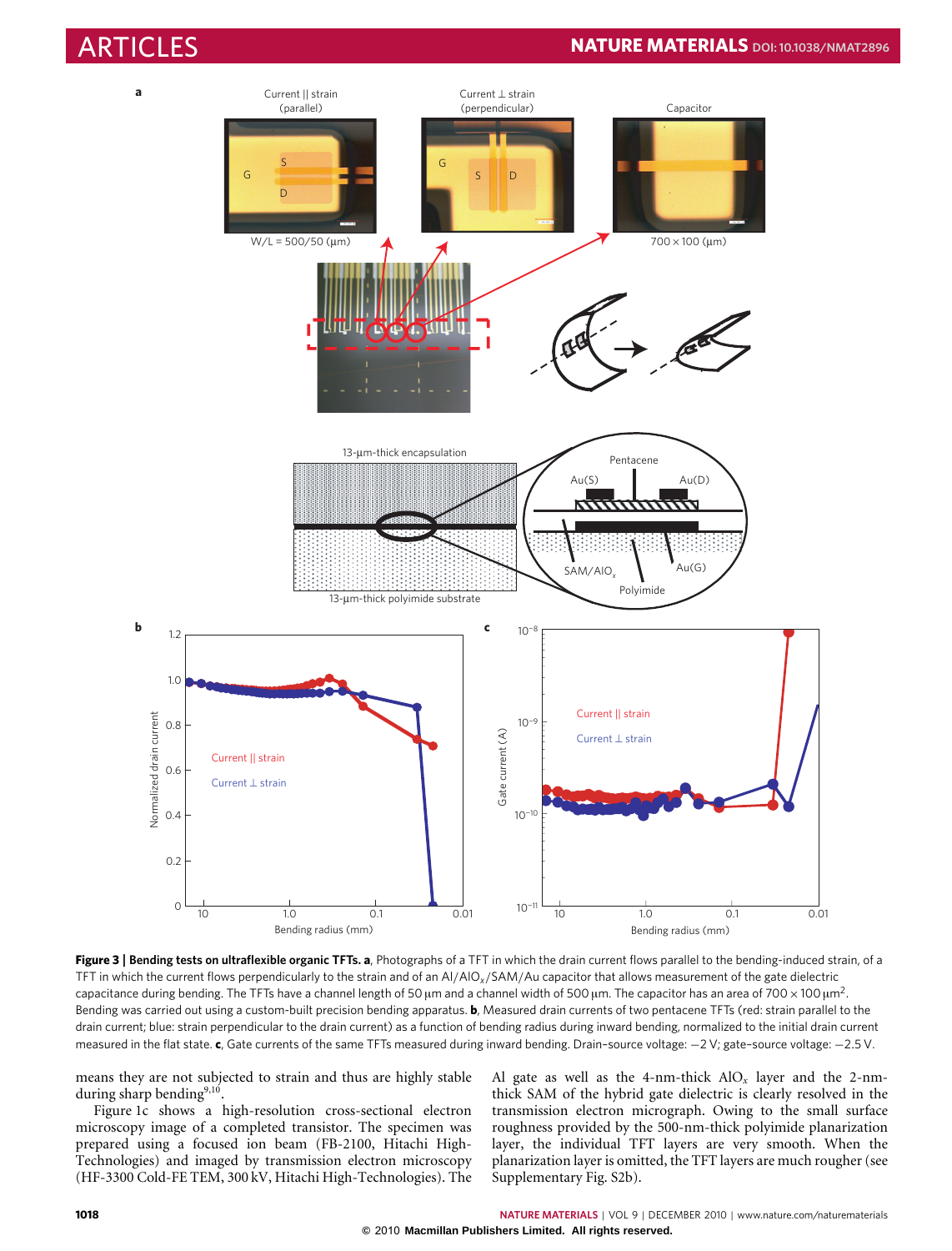

**b**

**a**



<span id="page-4-0"></span>**Figure 4** | **Ultraflexible organic circuits. a**, Photograph of a polyimide substrate with functional organic TFTs and circuits wrapped around a cylinder with a radius of 300 µm. **b**, Circuit diagram, photograph and electrical transfer characteristics of a complementary inverter (composed of a pentacene p-channel TFT and a F<sub>16</sub>CuPc n-channel TFT) operated with a supply voltage (V<sub>DD</sub>) of 2 V. The TFTs have a channel length of 20 µm. The transfer characteristics were measured in the flat state and while the inverter was bent into a radius of 300 µm. There is no discernible change in characteristics during bending. **c**, Circuit diagram, photograph and output signals of a five-stage complementary ring oscillator operated with a supply voltage (V<sub>DD</sub>) of 3 V in the flat state and while bent into a radius of 300 µm. The circuit oscillates with a signal delay per stage of 4.5 ms, both in the flat state and during tight bending.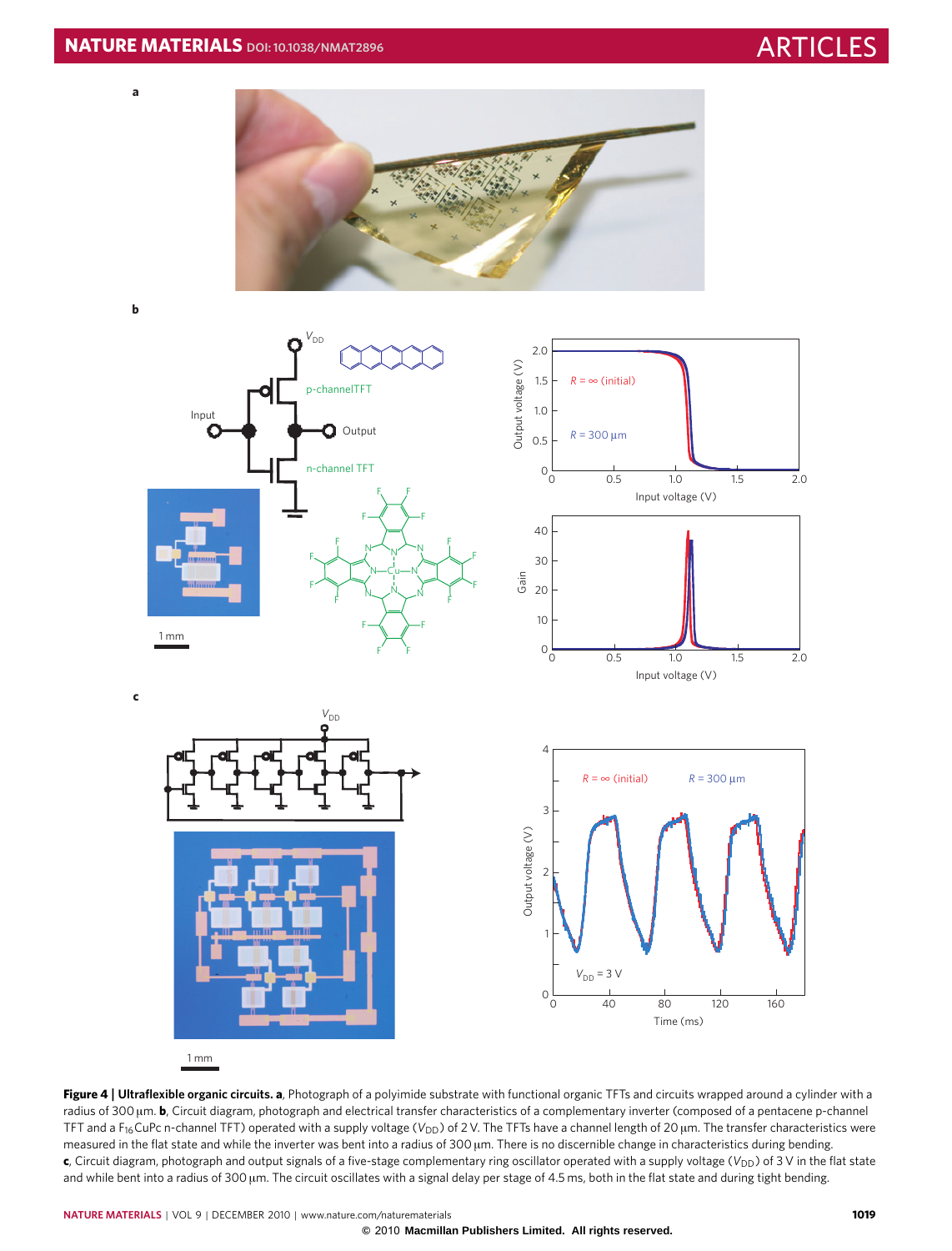

<span id="page-5-0"></span>**Figure 5** | **Tightly wound pressure-sensor helix. a**, Circuit diagram of an ultraflexible active-matrix pressure-sensor array in the shape of a tightly wound helix. **b**, Photographs of a TFT array fabricated on a shape-memory polymer film (NIPPON MEKTRON, Japan) and permanently transformed into a helix. Even when the helix is stretched by 50% the TFTs remain functional. **c**, Photograph of a tightly wound active-matrix sensor array for a catheter that measures the spatial distribution of pressure. The array was fabricated by laminating three sheets: (1) a foldable 4 × 36 array of pentacene TFTs, (2) a pressure-sensitive rubber sheet and (3) a 12.5- µm-thick polyimide sheet with a Au counter electrode. **d**, Transfer characteristics of an individual sensor cell measured at two different pressures. (Note that applying pressure to the pressure-sensitive rubber sheet creates a conducting path between the source of the TFT and the counter electrode. Thus, the potential of −3 V is present on the source of the TFT only when pressure is applied, allowing the array to measure the spatial distribution of pressure.)

Despite the small gate dielectric thickness (6 nm), the leakage currents through the dielectric are below 10<sup>−</sup><sup>5</sup> A cm<sup>−</sup><sup>2</sup> at an applied voltage of 3 V (which corresponds to an electric field of 5 MV cm<sup>−</sup><sup>1</sup> ; see [Fig.](#page-2-0) [2a](#page-2-0)). The current–voltage characteristics of a pentacene p-channel and a F<sub>16</sub>CuPc n-channel TFT fabricated on a substrate with a 500-nm-thick polyimide planarization layer are shown in [Fig.](#page-2-0) [2b](#page-2-0)–e. The mobilities  $(0.5 \text{ cm}^2 \text{ V}^{-1} \text{ s}^{-1}$  for pentacene,  $0.01 \text{ cm}^2 \text{ V}^{-1} \text{ s}^{-1}$  for F<sub>16</sub>CuPc), subthreshold swings and on/off ratios are essentially identical to those of TFTs on glass<sup>[25](#page-7-3)</sup>, and the hysteresis in the transfer curves [\(Fig.](#page-2-0) [2c](#page-2-0),e) is negligible. The electrical characteristics are stable during exposure to air for six months, which is a direct result of the excellent gas barrier characteristics of the 13-µm-thick parylene/Au/parylene passivation stack<sup>[27](#page-7-2)</sup>.

To confirm the critical role of the 500-nm-thick polyimide planarization layer for achieving good device performance, we have also fabricated TFTs on a polyimide substrate without a planarization layer. The lack of a planarization layer leads to a much greater surface roughness of the Al gate electrodes and the AlO*x*/SAM gate dielectric (see Supplementary Figs S1 and S2b), so the pentacene films in these transistors are characterized by much smaller field-effect mobility  $(0.01 \text{ cm}^2 \text{ V}^{-1} \text{ s}^{-1})$  and substantial hysteresis (see Supplementary Fig. S3).

The bending stability of the transistors was evaluated by bending the substrate into a radius as small as  $100 \mu m$  along an axis running exactly through the TFTs, with the direction of the bending-induced strain aligned either parallel or perpendicularly to the direction of the current flow from drain to source (see [Fig.](#page-3-0) [3a](#page-3-0)). Bending was carried out using a custom-built bending apparatus, and the electrical characteristics were measured while the devices were being bent (see Supplementary Fig. S4). [Figure](#page-3-0) [3b](#page-3-0) shows the measured drain currents of two pentacene TFTs (one bent in the parallel direction and one bent in the perpendicular direction) as a function of bending radius, normalized to the drain current measured in the flat state. [Figure](#page-3-0) [3c](#page-3-0) shows the gate currents of the same TFTs for each bending radius. Supplementary Fig. S5 shows the capacitance of an Al/AlO*x*/SAM/Au capacitor as a function of bending radius. As can be seen, the electrical characteristics of the TFTs are stable for bending radii down to  $100 \mu m$ , which is by far the smallest bending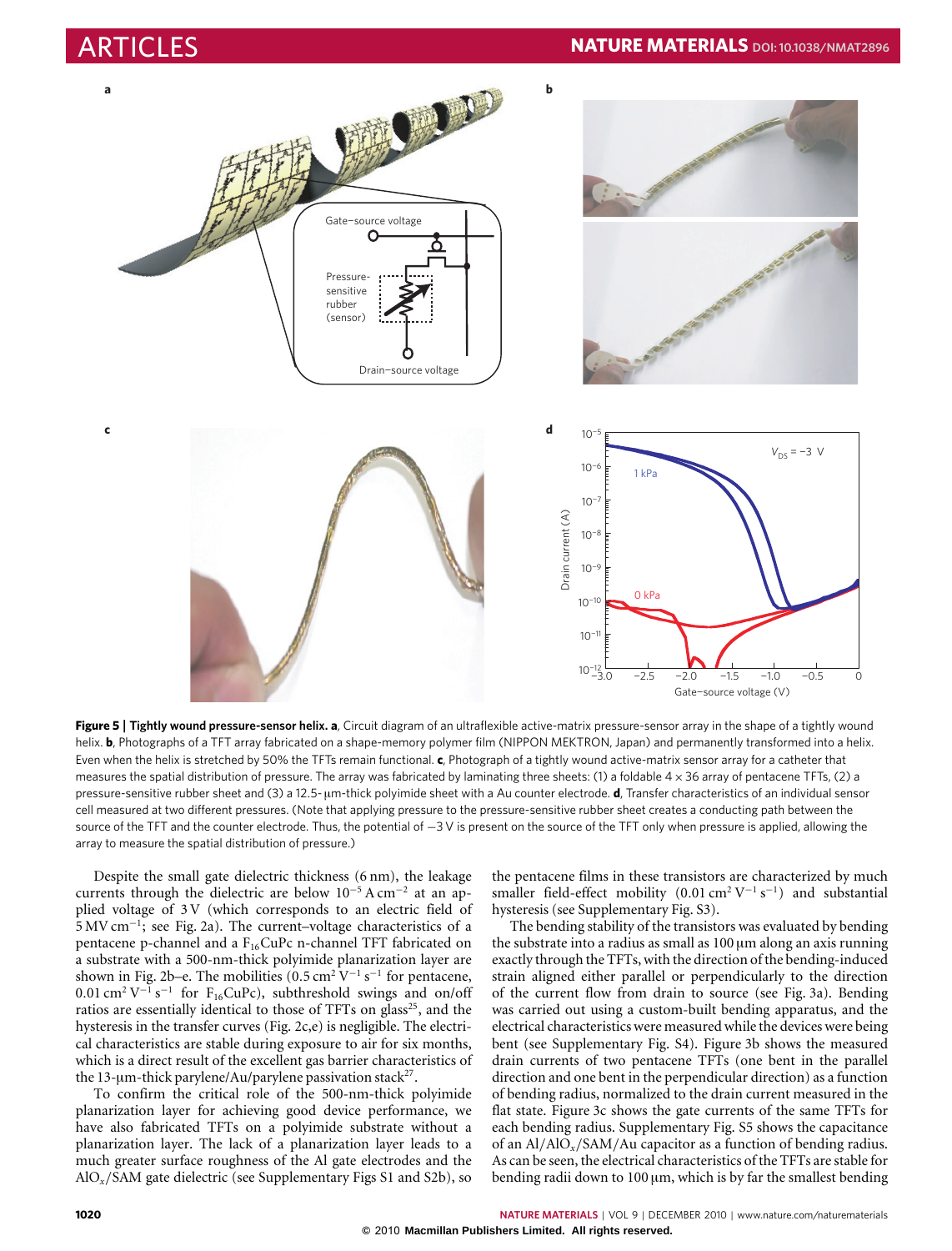radius reported for an organic (or inorganic) field-effect transistor. Comparing [Fig.](#page-3-0) [3b](#page-3-0) and c suggests that the damage that occurs when the bending radius is decreased below 100 µm originates in the gate dielectric of the transistors.

For comparison, we have also carried out bending tests on pentacene TFTs fabricated on thicker polyimide substrates (thickness  $75 \mu m$  instead of 12.5  $\mu m$ ) and fabricated without the 13- $\mu m$ -thick parylene/Au/parylene encapsulation stack. In this case, the TFTs are not located in the neutral strain position and thus are fully exposed to the bending-induced mechanical strain. The measurement results, shown in Supplementary Fig. S6, indicate that in these TFTs damage occurs at a much larger bending radius (∼3.5 mm), which confirms the benefit of employing an encapsulation stack that places the TFTs in the neutral strain position.

We have also evaluated the bending stability of organic complementary inverters and ring oscillators fabricated along with the pentacene p-channel and  $F_{16}CuPc$  n-channel TFTs on the flexible polyimide substrates. There are only very few reports of flexible organic complementary ring oscillators, and in all of them the circuits either required large operating voltages<sup>[28](#page-7-4)[,29](#page-7-5)</sup> or had to be operated in an inert environment owing to the use of semiconductors with air degradation<sup>[30](#page-7-6)</sup>. [Figure](#page-4-0) [4a](#page-4-0) shows a photograph of a 12.5-µm-thick polyimide substrate (complete with a 500-nm-thick planarization layer, organic devices and circuits, and a 13-µm-thick encapsulation stack) tightly wrapped around a cylinder with a radius of 300 µm. [Figure](#page-4-0) [4b](#page-4-0) shows the circuit diagram, a photograph and the static transfer characteristics of a complementary inverter (composed of a pentacene p-channel TFT and a  $F_{16}CuPc$  n-channel TFT) fabricated on this substrate. The transfer characteristics were measured in ambient air in the flat state and while the substrate was bent into a radius of  $300 \mu m$ . There is no discernible change in the electrical characteristics during bending. The schematic, a photograph and the output signal of a five-stage complementary ring oscillator operated with a supply voltage of 3 V are shown in [Fig.](#page-4-0) [4c](#page-4-0). The signal delay at this supply voltage is 4.5 ms per stage, similar to circuits made on glass<sup>[25](#page-7-3)</sup>. The signal delays in the range of a few milliseconds are fast enough for certain sensor applications such as artificial skins<sup>[2](#page-6-5)</sup>, as highlighted in [Figs](#page-1-1) [1](#page-1-1) and [5.](#page-5-0) Furthermore, as can be seen, the circuit continues to oscillate in the bent state, and the output signal is unaffected by bending of the ring oscillator into a radius of 300 µm. The circuits shown in [Fig.](#page-4-0) [4](#page-4-0) were fabricated on a polyimide substrate and therefore relax back into the flat state when released from the cylinder around which they had been wrapped.

An interesting option we have also explored is the fabrication of circuits on a shape-memory polymer  $film<sup>31</sup>$  $film<sup>31</sup>$  $film<sup>31</sup>$ . The substrate is initially in its flat state to facilitate fabrication of high-performance organic devices. After wrapping the substrate around a cylinder into a helix, it is heated to a temperature of about 150 ◦C and then allowed to cool, which causes the substrate to permanently adapt the helical structure, as shown in [Fig.](#page-5-0) [5b](#page-5-0).

To demonstrate a possible application for organic TFTs that operate in the bent state, we have manufactured a thin catheter that measures the spatial distribution of mechanical pressure. The sensor was fabricated by laminating three sheets: a foldable  $4 \times 36$  array of pentacene TFTs, a pressure-sensitive rubber sheet and a 12.5-umthick polyimide sheet with a gold counter electrode. The picture is shown in [Fig.](#page-1-1) [1d](#page-1-1) and demonstrated in [Fig.](#page-5-0) [5](#page-5-0) and Supplementary Fig. S9. The source contacts of all 144 transistors are connected to the rubber sheet, and the counter electrode is in contact with the opposite surface of the rubber sheet. When mechanical pressure is exerted on the catheter, the electrical resistance between the rubber's top and bottom surfaces decreases (see Supplementary Fig. S9). A potential of −3 V applied to the counter electrode is supplied to the TFTs in those positions where pressure is applied, and thus the spatial distribution of pressure can be obtained by interrogating the TFTs in the active-matrix array.

We have demonstrated that low-voltage organic transistors that are fabricated on planarized polymeric substrate and covered with an encapsulation stack that places the devices into the neutral strain position operate reliably and with excellent performance characteristics while being folded into a bending radius as small as  $100 \mu$ m. This may open a wide range of opportunities for electronic applications that require a high degree of mechanical flexibility combined with operating voltages accessible by small batteries. As an example we have illustrated a thin catheter that measures the spatial distribution of mechanical pressure using a helical sensor array enabled by ultraflexible organic transistors.

### Received 25 May 2010; accepted 8 October 2010; published online 7 November 2010

### **References**

- <span id="page-6-0"></span>1. Huitema, H. E. A., Gelinck, G. H., van Lieshout, P. J. G., van Veenendaal, E. & Touwslager, F. J. Flexible electronic-paper active-matrix displays. *J. Soc. Inf. Display* **14,** 729–733 (2006).
- <span id="page-6-5"></span>2. Someya, T. *et al*. Conformable, flexible, large-area networks of pressure and thermal sensors with organic transistor active matrixes. *Proc. Natl Acad. Sci. USA* **102,** 12321–12325 (2005).
- Bettinger, C. J. & Bao, Z. Organic thin-film transistors fabricated on resorbable biomaterial substrates. *Adv. Mater.* **22,** 651–655 (2010).
- 4. Siegel, A. C. *et al*. Printable electronics: Foldable printed circuit boards on paper substrates. *Adv. Funct. Mater.* **20,** 28–35 (2010).
- 5. Ko, H. C. *et al*. A hemispherical electronic eye camera based on compressible silicon optoelectronics. *Nature* **454,** 748–753 (2008).
- <span id="page-6-2"></span>6. Kodaira, T. *et al*. A flexible 2.1-in. active-matrix electrophoretic display with high resolution and a thickness of 100 µm. *J. Soc. Inf. Displays* **16,** 107–111 (2008).
- <span id="page-6-7"></span>7. Nomura, K. *et al*. Room-temperature fabrication of transparent flexible thin-film transistors using amorphous oxide semiconductors. *Nature* **432,** 488–492 (2004).
- <span id="page-6-8"></span>8. Gleskova, H., Wagner, S., Soboyejo, W. & Suo, Z. Electrical response of amorphous silicon thin-film transistors under mechanical strain. *J. Appl. Phys.* **92,** 6224–6229 (2002).
- <span id="page-6-4"></span>Han, L., Song, K., Mandlik, P. & Wagner, S. Ultraflexible amorphous silicon transistors made with a resilient insulator. *Appl. Phys. Lett.* **96,** 042111 (2010).
- <span id="page-6-9"></span>10. Sekitani, T. *et al*. Ultraflexible organic field-effect transistors embedded at a neutral strain position. *Appl. Phys. Lett.* **87,** 173502 (2005).
- 11. Roberts, M. E. *et al*. Cross-linked polymer gate dielectric films for low-voltage organic transistors. *Chem. Mater.* **21,** 2292–2299 (2009).
- <span id="page-6-3"></span>12. Jedaa, A. & Halik, M. Toward strain resistant flexible organic thin film transistors. *Appl. Phys. Lett.* **95,** 103309 (2009).
- 13. Sekitani, T. *et al*. Stretchable active-matrix organic light-emitting diode display using printable elastic conductors. *Nature Mater.* **8,** 494–499 (2009).
- 14. Ishida, K. *et al*. Stretchable EMI measurement sheet with 8×8 coil array, 2 V organic CMOS decoder, and 0.18 µm silicon CMOS LSIs for electric and magnetic field detection. *IEEE J. Solid State Circ.* **45,** 249–259 (2010).
- 15. Majewski, L. A., Schroeder, R., Voigt, M. & Grell, M. High performance organic transistors on cheap, commercial substrates. *J. Phys. D* **37,** 3367–3372 (2004).
- 16. Yoon, M. H., Facchetti, A. & Marks, T. J.  $\sigma-\pi$  molecular dielectric multilayers for low-voltage organic thin-film transistors. *Proc. Natl Acad. Sci. USA* **102,** 4678–4682 (2005).
- 17. Jang, Y. *et al*. Patterning the organic electrodes of all-organic thin film transistors with a simple spray printing technique. *Appl. Phys. Lett.* **89,** 183501 (2006).
- 18. Kim, C.*et al*. Printable cross-linked polymer blend dielectrics. Design strategies, synthesis, microstructures, and electrical properties, with organic field-effect transistors as testbeds. *J. Am. Chem. Soc.* **130,** 6867–6878 (2008).
- 19. Tan, H. S. *et al*. Solution-processed trilayer inorganic dielectric for high performance flexible organic field effect transistors. *Appl. Phys. Lett.* **93,** 183503 (2008).
- 20. Cai, Q. J. *et al*. Solution-processable barium titanate and strontium titanate nanoparticle dielectrics for low-voltage organic thin-film transistors. *Chem. Mater.* **21,** 3153–3161 (2009).
- 21. Zhang, X. H., Potscavage, W. J. Jr, Choi, S. & Kippelen, B. Low-voltage flexible organic complementary inverters with high noise margin and high dc gain. *Appl. Phys. Lett.* **94,** 043312 (2009).
- <span id="page-6-1"></span>22. Zschieschang, U. *et al*. Flexible low-voltage organic transistors and circuits based on a high-mobility organic semiconductor with good air stability. *Adv. Mater.* **22,** 982–985 (2010).
- <span id="page-6-6"></span>23. Lee, W. H. & Wang, C. C. Effect of nanocomposite gate dielectric roughness on pentacene field-effect transistor. *J. Vac. Sci. Technol. B* **27,** 1116–1121 (2009).